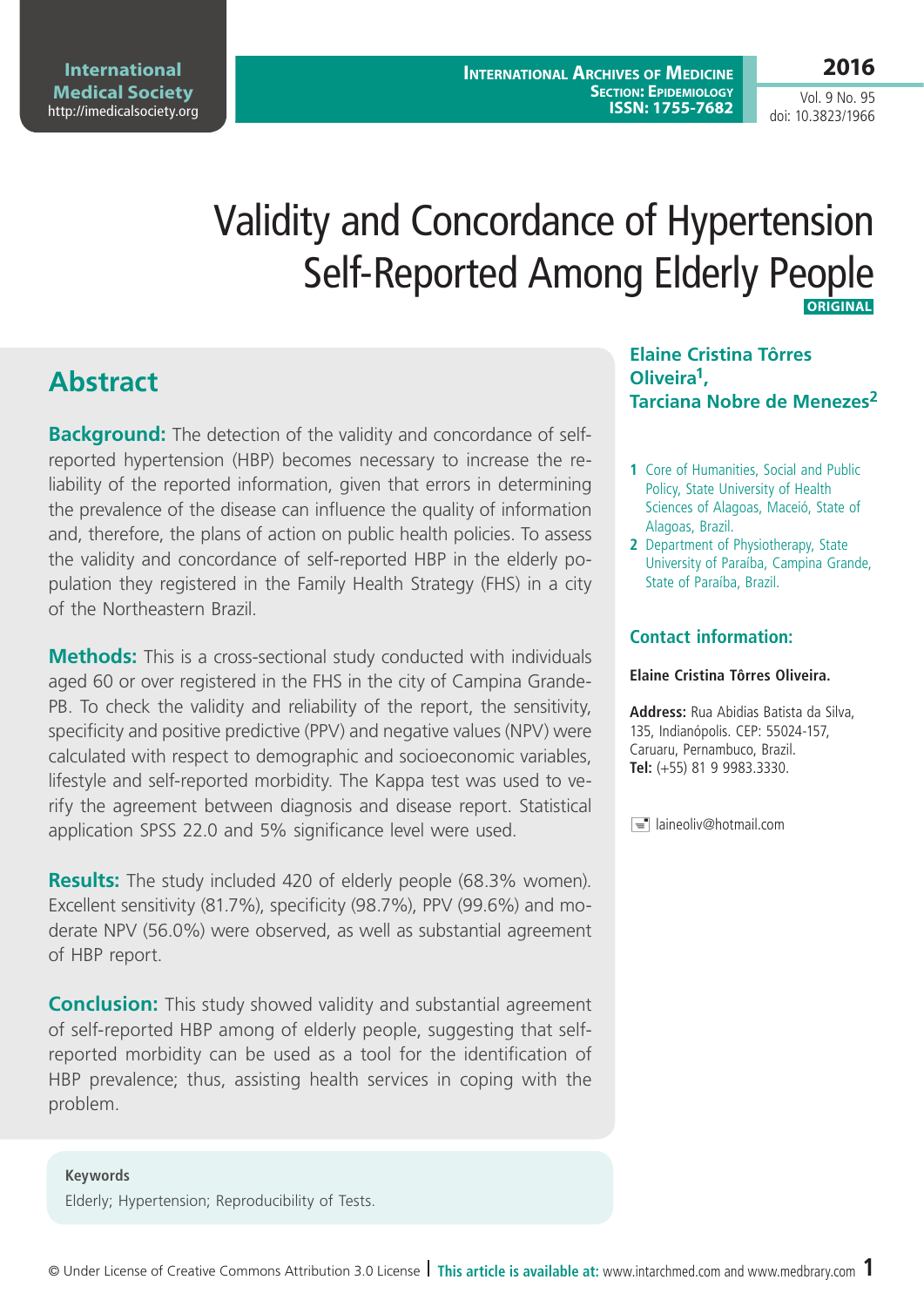**2016** Vol. 9 No. 95

doi: 10.3823/1966

## **Introduction**

Non-communicable chronic diseases (NCDs) are high burden of morbidity and mortality for health systems around the world and are of concern due to their high prevalence and expenses related to treatment [1]. For presenting long latency periods and multiple risk factors, coping with NCDs is a public health problem to be faced worldwide [2].

According to World Health Organization data, 38 million people die each year due to NCDs, and more than 14 million deaths occur at ages from 30 to 70 years, of which 85.0% are in developing countries [2]. In Brazil, the impact caused by NCDs follows the global trend, given that data from the National Health Survey (PNS), conducted in 2013, revealed that over 70.0% of deaths in the country were the result of NCDs [3].

One important risk factor for the development of the most prevalent NCDs, cardiovascular diseases, is hypertension (HBP) [4]. HBP constitutes a clinical and multifactorial syndrome characterized by increased blood pressure levels of blood vessels [5], being a growing public health concern due to its socio-economic consequences [4].

In Brazil, HBP has high prevalence, considering that the analysis of studies conducted in the country during the last three decades have shown that the disease affects approximately 31.0% of adults [4]. For the elderly population, systematic review identified that the prevalence of HBP in Brazil between 1980 and 2010 was around 68.0% [6].

Such high prevalence and the magnitude of its consequences, surveillance, early detection and timely treatment of hypertension are necessary to reduce the advance of resulting morbidity and mortality [6]. The identification of the disease, as well as the knowledge of its representativeness at population level are essential for planning actions aimed at reducing the incidence of HBP-related diseases [7].

Population studies have used morbidity indicators to detect the prevalence of HBP [8-12]. This method has been shown to be feasible, inexpensive and easy to perform [13] because it uses as disease diagnosis a positive response on its presence [10]. Data analysis study from the National Health and Nutrition Examination Survey (NHANES-III) [14], held in United States observed by high sensitivity (71.0%), specificity (90.0%), positive (72.0%) and negative predictive values (89.0%) that self-reported HBP has validity as an indicator of disease prevalence.

The detection of the validity of this information, particularly among elderly people registered by the Family Health Strategy (FHS), becomes necessary to increase the reliability of the reported information. Whereas the FHS represents the model of reorganization of primary health care in Brazil and among its duties is the care to chronic diseases, it is important to note the validity and agreement of the selfreported HBP, given that errors in determining the prevalence of the disease can influence the quality of information and therefore the action plans of public health policies [15].

Therefore, this study aimed to verify the validity and agreement between clinical diagnosis and selfreported HBP in the elderly population registered by the FHS of a city in Northeastern Brazil.

## **Material and Methods**

This is a home-based cross-sectional study with primary data collection, with individuals aged 60 or more registered in the FHS of the city of Campina Grande-PB. Exclusion criteria are: i) those who had severe clinical weakness without therapeutic possibilities, i.e. end-stage individuals; ii) those who were absent from the municipality during field research in the FHS coverage area in which they were registered.

The Family Health Strategy Program is seen as a strategy for reorienting the health care model through the implementation of multidisciplinary teams in primary healthcare units. The teams work in the promotion, prevention, recovery and rehabilitation of individuals and community [16].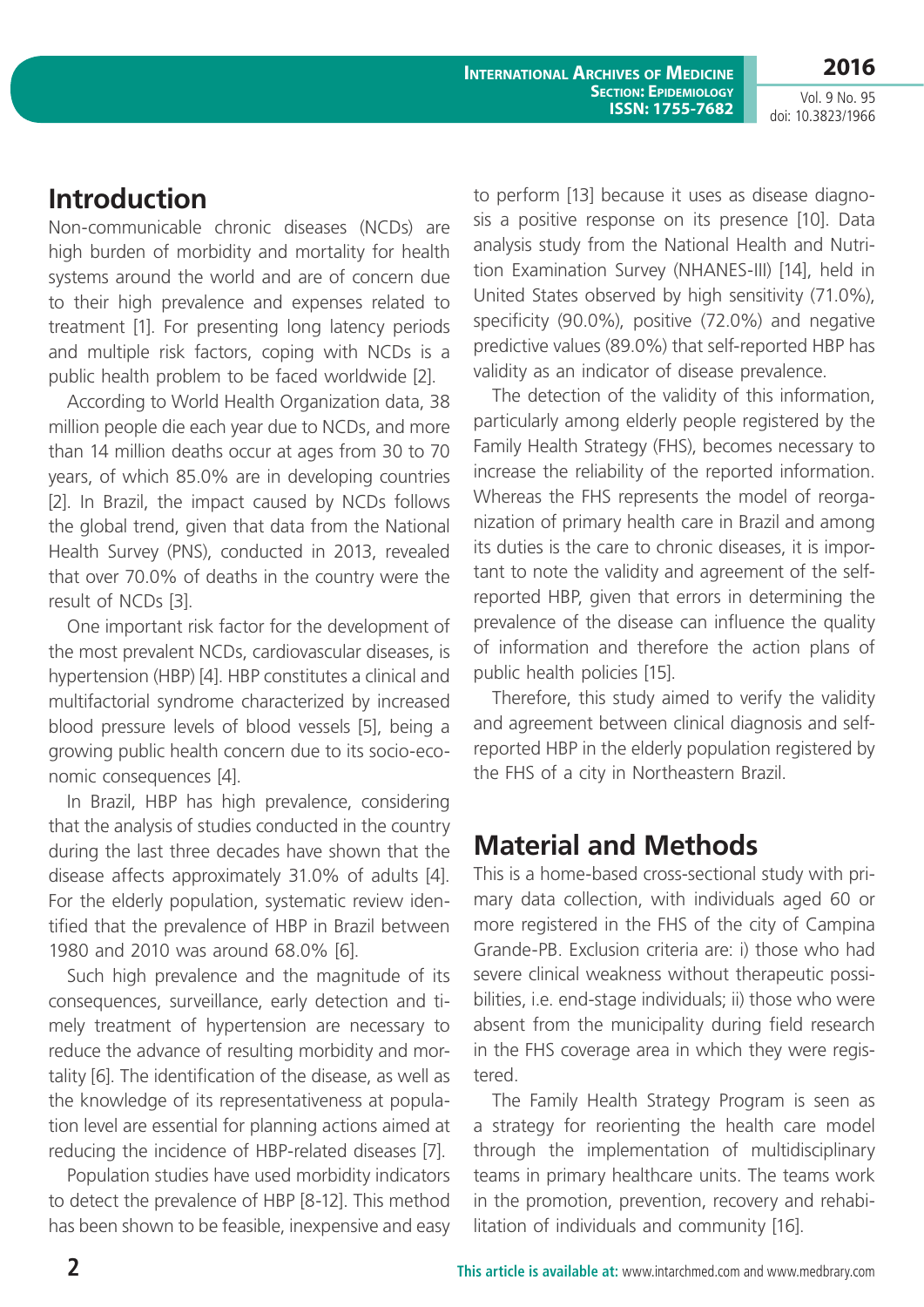**2016**

Vol. 9 No. 95 doi: 10.3823/1966

With about 385, 000 inhabitants, Campina Grande is the second most populous city in the State of Paraíba. At the time of data collection, there were 23, 416 older adults enrolled in 63 family health teams distributed in six health districts of the city at the time of data collection. To calculate the sample, an estimated prevalence of the outcomes of at least 25.0% with 95.0% confidence limit was used, assuming a 6.0% error. Since the sample has been obtained by conglomerates, sample correction was held (2, 1), resulting in a sample of 420 elderly proportion to each Health District.

The selection of subjects occurred through draw in each Health District of the Basic Family Health Unit (BFHU), totaling six BFHU randomly selected, in which the total number of older adults was calculated. The sample selection was as follows: a random selection of each Health District of a Family Basic Health Unit (BFHU) and counting of the total number of older adults registered in the unit were initially performed. The proportion of elderly people by BFHU to be investigated was later calculated, taking into account the total number of subjects in all BFHU selected. Given this proportion, the number of individuals to be interviewed per BFHU was determined. Thus, in the six BFHU selected, the following proportions (numbers) of elderly people were interviewed: 9.6% (40) 11.4% (48) 14.5% (61) 8.6% (36) 43.3% (182) and 12.6% (53), totaling 420 subjects.

After obtaining the number of individuals being investigated per BFHU, a systematic random selection of individuals was carried out by preparing a list with the names of all registered individuals. The number of subjects to be skipped to obtain to the next subject of the list to be interviewed was defined as the ratio between the total number of individuals registered and the number of individuals to be interviewed in that BFHU, thus generating the number five. Thus, at each subject selected, four subjects of the list were skipped. The 5<sup>th</sup> subject was selected, and so on.

Data collection was performed in the home of individuals by three pairs of properly trained healthcare undergraduate students. Data collected were aimed to obtain information on the following variables:

- • Demographic and socioeconomic: gender, age group (60-69 years, 70-79 years, 80 and over), color (white, nonwhite), years of schooling (illiterate, 1-4 years, 5-8 years, 9 years and over), marital status (single, married, widowed, separated), number of residents per household (single, 2, 3-5, 6 or more), socioeconomic level (A/B, C and D/E) . Socioeconomic status was assessed through a questionnaire that consists of an "Economic Classification Criterion" ABA/ANEP/ABIPEME, consisting of data such as level of education and family ownership items. Each information refers to a number of points and, in the end, a score was generated, which in the economic stratification scale corresponds to the economic class to which the individual belongs (A1, A2, B1, B2, C, D, E) [17]. For statistical purposes, the classification has been redefined, and economic classes were grouped as: A/B, C and D/E.
- Life Habits: included information about smoking (never smoked, current smoker, exsmoker), alcohol consumption (never, daily, weekly, occasional or have consumed but no more) and regular physical activity (yes or no). Those who reported never having used cigarettes were considered who never smoked, current smokers were those who reported tobacco use (regardless of time and amount of use) and former smokers were those who reported having made use of the substance but no longer at the time of the study [18]. Those who reported never drank alcoholic beverages were considered individuals who never drank the substance. Those who reported alcohol consumption were classified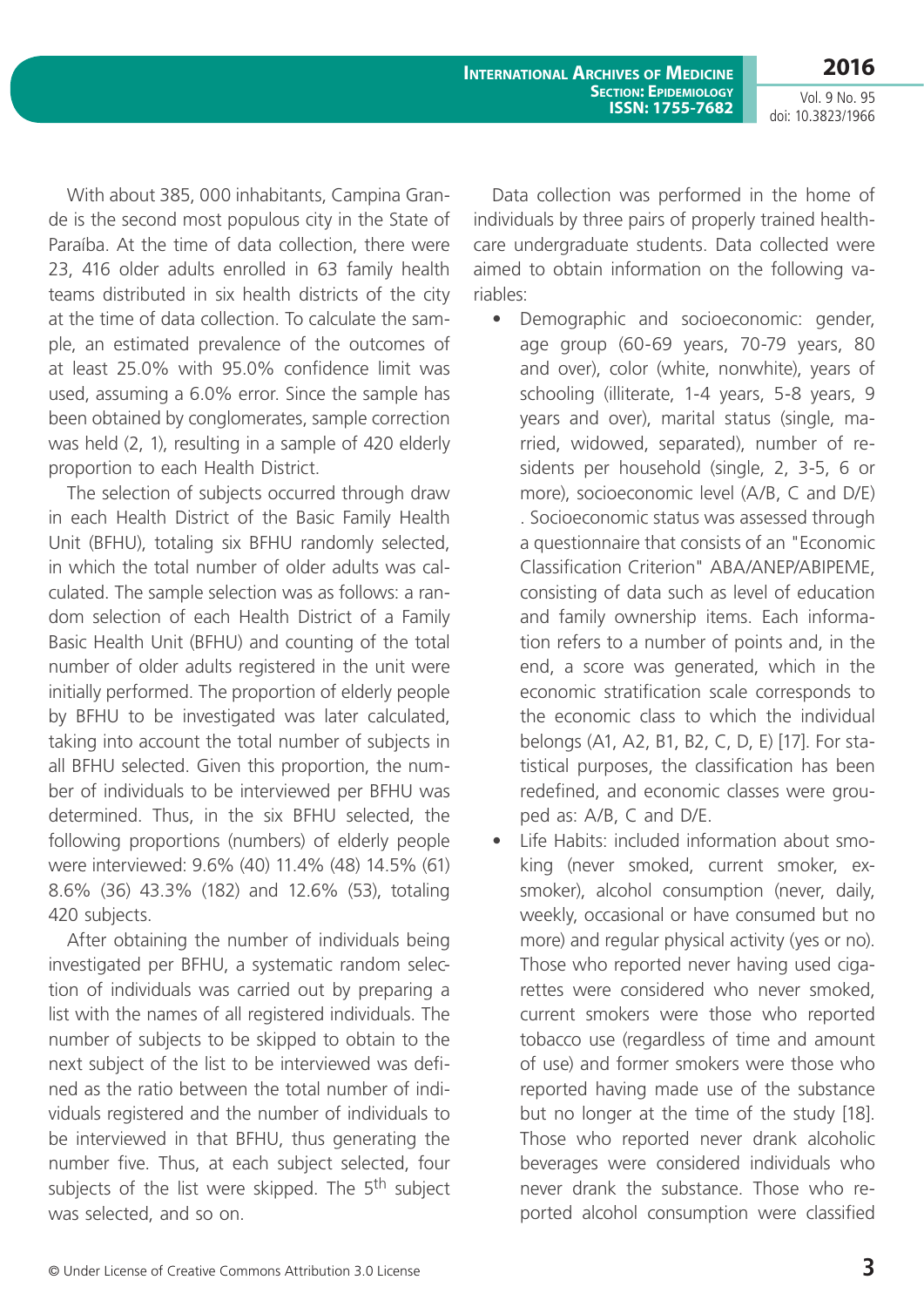**2016**

Vol. 9 No. 95 doi: 10.3823/1966

according to the intake frequency, which may be daily, weekly and occasional, regardless of time and volume ingested [19]. Those who reported having used alcohol but no longer at the time of the study were considered former drinkers. Active individuals were those who practiced some kind of physical activity at least three times a week for at least thirty minutes [20]. Thus, individuals were classified as performing regular physical activity or not.

- • Number of self-reported morbidities: includes information on the number of NCD reported by survey participants by the question: "Has a doctor or other health professional told you that you have a particular disease?" The answers were limited to eight chronic diseases (HBP, arthritis/arthrosis/rheumatism, heart problem, diabetes, osteoporosis, chronic lung disease, embolism/stroke and malignancy) (none, 1-3, 4 or more). As category of the independent variable, answers concerning the presence of HBP were not considered.
- High blood pressure: to obtain this information, blood pressure (BP) was measured with a mercury sphygmomanometer and clinical stethoscope (BD®, Curitiba/PR, Brazil). The measurements, whenever necessary, were carried out 30 minutes after individuals have smoked, have had breakfast or fed. Three measurements were performed with twominute interval. For analysis, the average value of three measurements was used. Individuals with HBP were those with systolic blood pressure value ≥ 140 mmHg and/or diastolic blood pressure value  $\geq 90$  mmHg and/or those who made use of anti-hypertensive drugs [12].
- • Self-reported hypertension: includes information on the answer to the question "Has a doctor or other health professional told you that you have any of these diseases?"

with eight response options, including HBP. Individuals who responded positively to the question about HBP were considered hypertensive.

### **Statistical analysis**

The analysis and statistical information were obtained with the help of the statistical application SPSS 22.0 (SPSS Inc., Chicago, IL, USA). Initially, the prevalence of HBP measured and reported and their respective confidence intervals were checked (CI of Wilson). To verify the validity and reliability of self-reported HBP, sensitivity, specificity, positive and negative predictive values were calculated for the diagnosis of the disease through BP measurement. The Kappa concordance test was used to verify the agreement between HBP diagnosis and self-reported HBP. For interpretation of the value found in the Kappa test, the concordance criteria of Landis and Koch was used [21], where value <0.40 represents reasonable agreement; value from 0.41 to 0.60 reflects moderate agreement, value from 0.61 to 0.80 is considered substantial agreement and kappa value from 0.81 to 1.00 is considered excellent agreement. In all analyses, significance level of  $\alpha$  <5% was used.

#### **Ethical aspects**

All participants signed the Informed Consent Form after receiving verbal and written explanations regarding the study. The largest study, of which this is part, was approved by the Ethics Research Committee of the State University of Paraíba (UEPB) (Protocol. 0228.0.133.000-08).

### **Results**

The study included 420 elderly people (68.3% women). The average age of participants was 71.6 years (SD= 9.19). The prevalence of assessed and referred hypertension was, respectively, 80.9% (CI 95%: 76.9-84.4) and 66.8% (CI 95%: 61.7-70.7).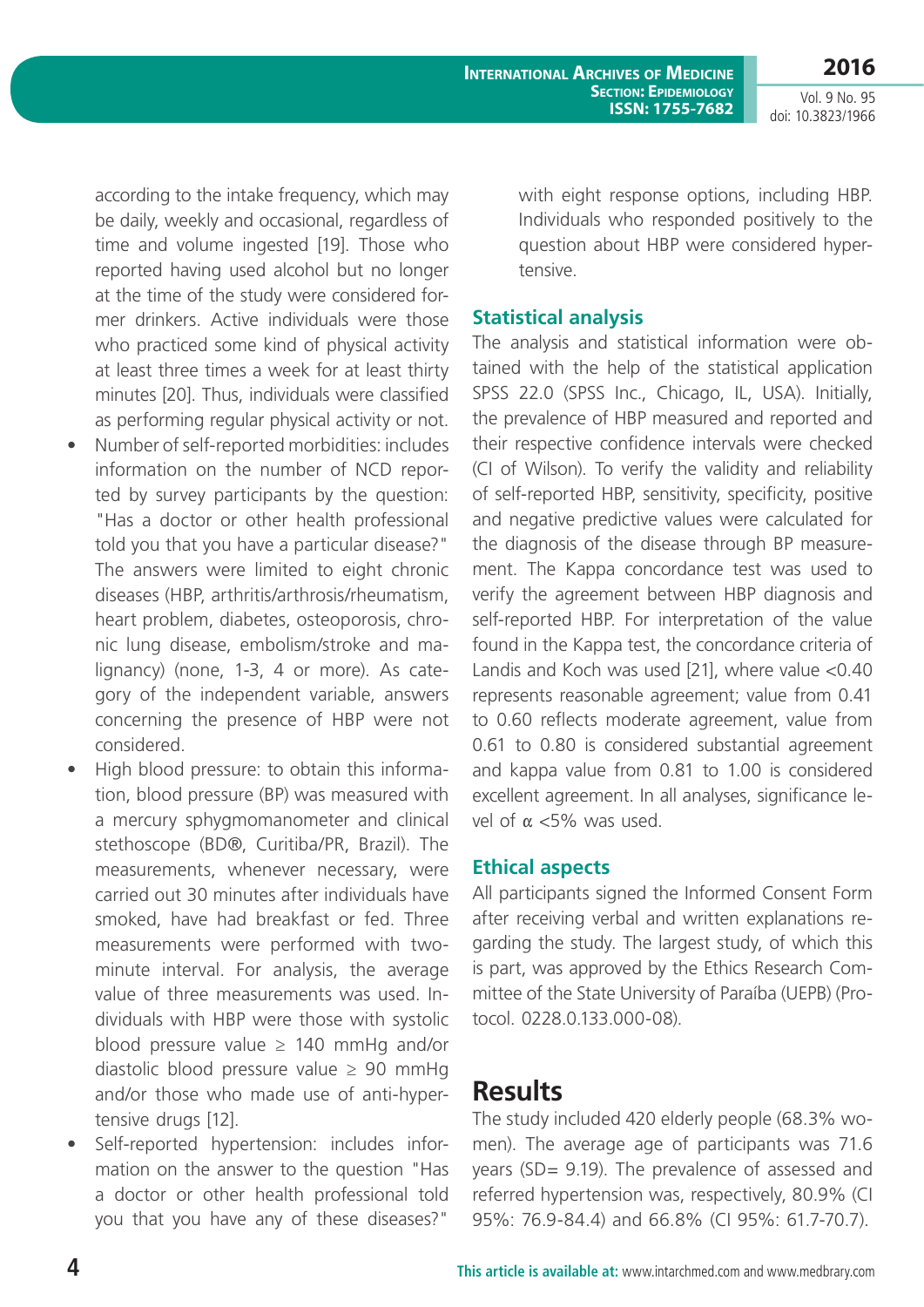Vol. 9 No. 95 doi: 10.3823/1966

Seeking to verify the validity of the self-reported HBP in relation to the gold standard, this study noted that the report of individuals about the disease showed excellent sensitivity, 81.7% (CI 95%: 77.2- 85.5), excellent specificity, 98.7% (CI 95%: 93.2- 99.8), excellent positive predictive value, 99.6% (CI 95%: 98.0-100.0) and moderate negative predictive value, 56.0% (CI 95%:47.8-63.9).

When checking the answer to "Has a doctor or other health professional told you that you have any of these diseases?", including hypertension, substantial agreement between report and the clinical diagnosis of hypertension among individuals was observed, considering the values found by the Kappa test (Kappa= 0.623; p <0.001).

Information on sensitivity, specificity, and positive and negative predictive values of self-reported HBP according to the study variables are shown in **Table 1**, which also shows that the sensitivity of the self-reported HBP was 100.0% (CI 95%: 87.5 -100.0) among men, 86.4% (CI 95%: 79.1-91.5) among individuals aged 70-79 years, 83.9% (CI

**Table 1.** Sensitivity, specifivity, and predictive values of self-reported hypertension by sociodemographic, life habits and number of self-reported morbidities variables, Campina Grande, Paraíba, Brazil.

| <b>Variables</b>        | Sensitivity, % (95% CI) | Specificity, % (95% CI) | <b>PPV, % (95% CI)</b> | <b>NVP, %</b> (95% CI) |  |  |
|-------------------------|-------------------------|-------------------------|------------------------|------------------------|--|--|
| Sex                     |                         |                         |                        |                        |  |  |
| Male                    | 100.0 (87.5-100.0)      | 72.6 (63.5-80.2)        | 100.0 (92.2-100.0)     | 48.2 (35.7-61.0)       |  |  |
| Female                  | 85.8 (80.8-89.7)        | 98.1 (90.1-99.7)        | 99.5 (97.2-99.9)       | 61.2 (50.5-70.8)       |  |  |
| Age                     |                         |                         |                        |                        |  |  |
| 60-69 years             | 78.1 (70.9-83.9)        | 97.3 (89.3-99.6)        | 99.2 (95.5-100.0)      | 58.5 (47.7-68.6)       |  |  |
| 70-79 years             | 86.4 (79.1-91.5)        | 100.0 (81.6-100.0)      | 100.0 (96.4-100.0)     | $51.5(35.2-67.5)$      |  |  |
| $\geq$ 80 years         | 81.8 (70.8-89.3)        | 100.0 (78.5-100.0)      | 100.0 (93.4-100.0)     | $53.5(35.5-71.2)$      |  |  |
| Skin color              |                         |                         |                        |                        |  |  |
| White                   | 83.9 (77.6-88.7)        | 97.4 (86.8-99.5)        | 99.3 (96.1-99.9)       | 58.5 (46.3-69.6)       |  |  |
| Non-white               | 79.5 (72.9-84.9)        | 100.0 (91.4-100.0)      | 100.0 (97.2-100.0)     | 53.9 (42.8-64.7)       |  |  |
| Marital status          |                         |                         |                        |                        |  |  |
| Married                 | 80.8 (74.6-85.8)        | 98.0 (89.3-99.6)        | 99.3 (96.4-99.9)       | 57.1 (46.5-67.2)       |  |  |
| Single                  | 71.4 (50.0-86.2)        | 100.0 (56.5-100.0)      | 100.0 (79.6-100.0)     | 45.4 (21.3-72.0)       |  |  |
| Widowed                 | 84.7 (76.8-90.2)        | 100.0 (84.5-100.0)      | 100.0 (96.1-100.0)     | 55.3 (39.7-69.8)       |  |  |
| Separated               | 84.2 (62.4-94.5)        | 100.0 (56.5-100.0)      | 100.0 (80.6-100.0)     | 62.5 (30.6-86.3)       |  |  |
| <b>SEL</b>              |                         |                         |                        |                        |  |  |
| A/B                     | 82.8 (76.0-88.0)        | 100.0 (86.7-100.0)      | 100.0 (97.0-100.0)     | 49.0 (35.9-62.3)       |  |  |
| $\subset$               | 81.5 (74.4-87.0)        | 97.8 (88.7-99.6)        | 99.2 (95.4-99.8)       | 62.5 (50.9-72.8)       |  |  |
| D/E                     | 78.6 (64.1-88.3)        | 100.0 (70.1-100.0)      | 100.0 (89.6-100.0)     | 50.0 (29.0-71.0)       |  |  |
| Living in the household |                         |                         |                        |                        |  |  |
| $\overline{2}$          | 82.8 (73.5-89.3)        | 93.7 (71.7-99.0)        | 98.6 (92.6-100.0)      | $50.0(33.1-6.8)$       |  |  |
| 1                       | 63.2 (41.0-80.8)        | 100.0 (56.5-100.0)      | 100.0 (75.7-100.0)     | 41.7 (19.3-68.0)       |  |  |
| $3 - 5$                 | 81.9 (75.4-86.9)        | 100.0 (91.6-100.0)      | 100.0 (97.3-100.0)     | 57.3 (46.1-68.2)       |  |  |
| $\geq 6$                | 85.5 (74.7-92.2)        | 100.0 (81.6-100.0)      | 100.0 (93.2-100.0)     | 65.4 (46.2-80.6)       |  |  |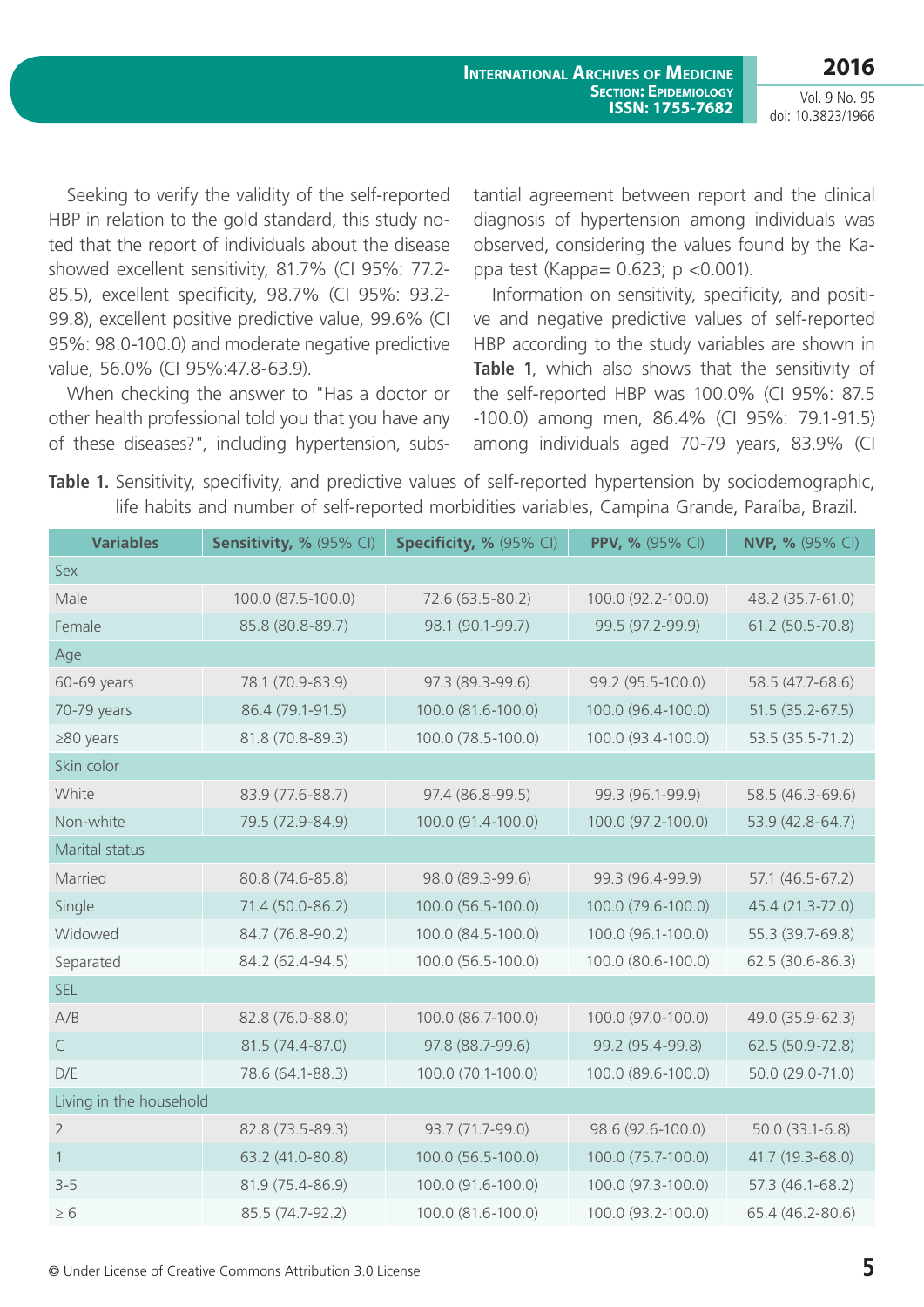### **2016**

**International Archives of Medicine Section: Epidemiology ISSN: 1755-7682**

Vol. 9 No. 95 doi: 10.3823/1966

| <b>Variables</b>                                                                                               | Sensitivity, % (95% CI) | Specificity, % (95% CI) | PPV, % (95% CI)    | <b>NVP, %</b> (95% CI) |  |  |
|----------------------------------------------------------------------------------------------------------------|-------------------------|-------------------------|--------------------|------------------------|--|--|
| Years of study                                                                                                 |                         |                         |                    |                        |  |  |
| Illiterate                                                                                                     | 78.5 (69.1-85.6)        | 100.0 (82.4-100.0)      | 100.0 (95.0-100.0) | 47.4 (32.5-62.7)       |  |  |
| 1 to 4 years                                                                                                   | 85.6 (79.0-90.4)        | 97.4 (86.5-99.5)        | 99.2 (95.6-100.0)  | 63.8 (50.9-74.9)       |  |  |
| 5 to 8 years                                                                                                   | 77.3 (66.7-85.3)        | 100.0 (83.2-100.0)      | 100.0 (93.8-100.0) | 52.8 (37.0-68.0)       |  |  |
| 9 years or more                                                                                                | 84.0 (65.3-93.6)        | 100.0 (56.5-100.0)      | 100.0 (84.5-100.0) | 55.6 (26.7-81.1)       |  |  |
| Smoking                                                                                                        |                         |                         |                    |                        |  |  |
| Never smoked                                                                                                   | 84.9 (78.2-89.8)        | 100.0 (89.8-100.0)      | 100.0 (97.0-100.0) | 60.7 (47.6-72.4)       |  |  |
| Current smoker                                                                                                 | 63.4 (48.1-76.4)        | 93.7 (71.7-98.9)        | 96.3 (81.7-99.3)   | 50.0 (33.1-66.8)       |  |  |
| Former smoker                                                                                                  | 83.5 (76.8-88.6)        | 100.0 (88.6-100.0)      | 100.0 (97.1-100.0) | 54.5 (41.5-67.0)       |  |  |
| Alcohol consumption                                                                                            |                         |                         |                    |                        |  |  |
| Never                                                                                                          | 82.9 (76.8-87.6)        | 97.3 (86.2-99.5)        | 99.4 (96.5-99.9)   | 52.9 (41.2-64.3)       |  |  |
| Daily                                                                                                          | 33.3 (6.1-79.2)         | $\star$ (*)             | 100.0 (20.6-100.0) | $0.0(0.0-65.8)$        |  |  |
| Weekly                                                                                                         | 60.0 (23.1-88.4)        | 100.0 (34.2-100.0)      | 100.0 (43.8-100.0) | 50.0 (15.0-85.0)       |  |  |
| Occasional                                                                                                     | 82.9 (68.7-91.5)        | 100.0 (72.2-100.0)      | 100.0 (89.8-100.0) | 58.8 (36.0-78.4)       |  |  |
| Have consumed but                                                                                              | 81.5 (73.0-87.8)        | 100.0 (89.0-100.0)      | 100.0 (95.6-100.0) | 62.0 (48.1-74.1)       |  |  |
| <b>RPA</b>                                                                                                     |                         |                         |                    |                        |  |  |
| Yes                                                                                                            | 84.3 (75.0-90.6)        | 100.0 (77.2-100.0)      | 100.0 (94.8-100.0) | 50.0 (32.1-67.9)       |  |  |
| <b>No</b>                                                                                                      | 80.9 (75.6-85.2)        | 98.5 (92.0-99.7)        | 99.5 (97.3-99.9)   | 57.4 (48.3-66.0)       |  |  |
| Number of NCDs                                                                                                 |                         |                         |                    |                        |  |  |
| None                                                                                                           | $0.0 (0.0 - 11.7)$      | 100.0 (90.8-100.0)      | $***$ $(**)$       | 56.7 (44.8-67.9)       |  |  |
| $1$ to $3$                                                                                                     | 88.5 (84.1-91.8)        | 97.6 (87.7-99.6)        | 99.6 (97.7-99.9)   | 56.9 (45.4-67.7)       |  |  |
| 4 or more                                                                                                      | 95.1 (83.9-98.6)        | $*$ $(*)$               | 100.0 (91.0-100.0) | $0.0(0.0-65.8)$        |  |  |
| SEL: Socioeconomic level; RPA: Regular physical activity; NCD: non-communicable chronic disease. *: There were |                         |                         |                    |                        |  |  |

95%: 77.6-88.7) among white individuals, 84.7% (CI 95%: 76.8-90.2) among widowed, 85.5% (CI 95%: 74.7-92.2) among those who live with 5 or more people in home, 85.6% (CI 95%: 79.0-90.4) who had 1-4 years of schooling, 82.8% (CI 95%: 76.0-88.0) among those belonging to socioeconomic status A/B, 84.9% (CI 95%: 78.2-89.8) among those who never smoked, 82.9% (CI 95%: 76.8- 87.7), among those who never drank alcoholic beverages and those who reported drinking occasionally (CI 95%: 68.7-91.5), 84.3% (CI 95%: 75.0-90.6) among those who reported regular physical activity and 95.1% (CI 95%: 83.9-98.6) among those who reported 4 or more NCDs **(Table 1)**.

The specificity of self-reported hypertension was high for all variables studied, as shown in **Table 1.** With the exception of the specificity of self-reported hypertension among men (72.6%; CI 95%: 63.5- 80.2), all other variables presented specificity above 90.0%.

Regarding the positive predictive value, this study showed proportion above 90.0% in all variables of real hypertensive individuals that reported the presence of hypertension. As for the negative predictive value, variation from 41.7% to 65.4% was observed among true normotensive individuals who reported no hypertension.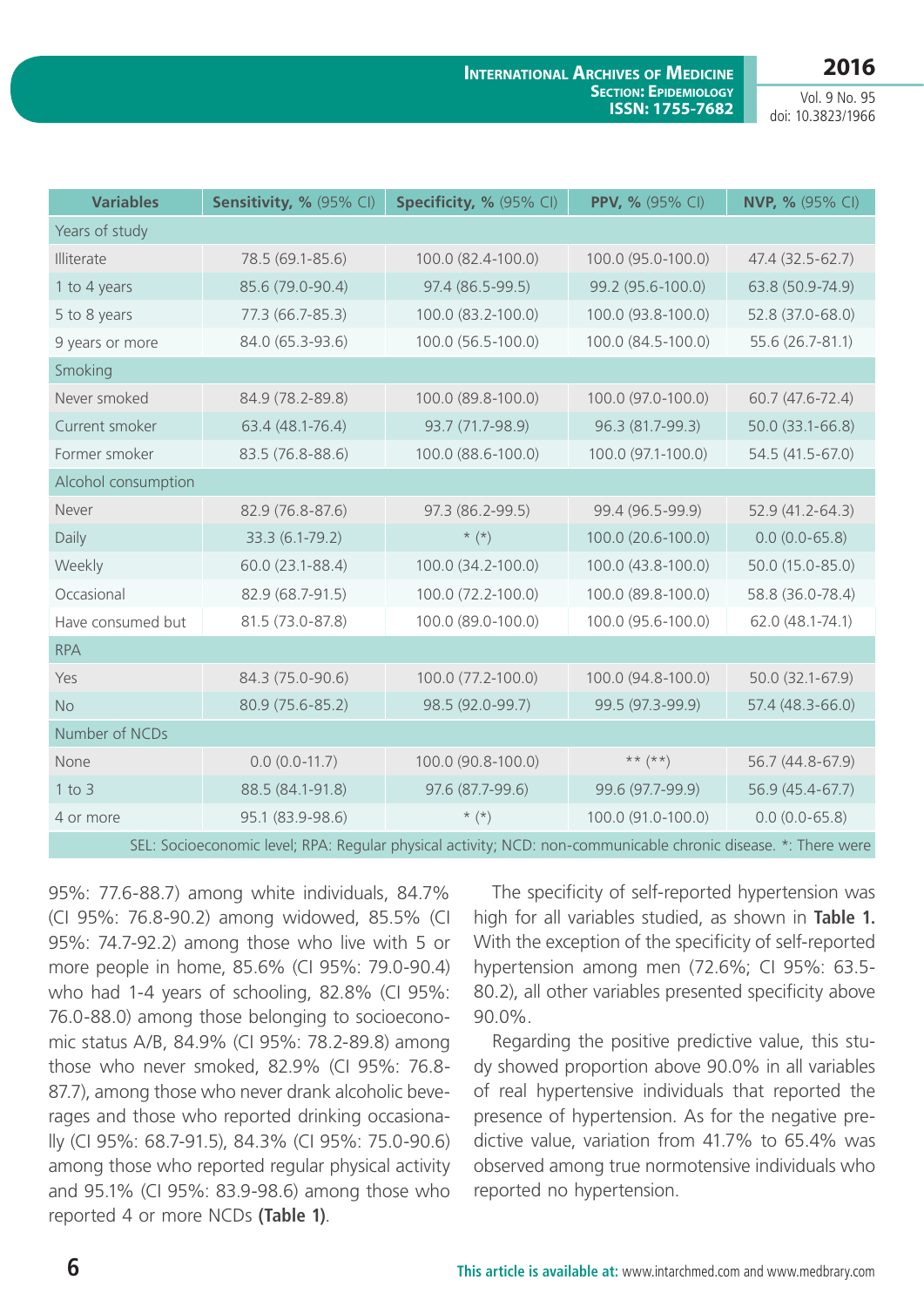Vol. 9 No. 95 doi: 10.3823/1966

**2016**

## **Discussion**

HBP is considered a public health problem and so has been the subject of investigations that seek to understand which factors are related to its development and increase in populations [6, 8, 11, 12, 22]. Due to the relationship between HBP and the emergence of cerebrovascular complications, identifying the knowledge that the individual has concerning the diagnosis of HBP is a key part in reducing morbidity and mortality caused by the disease.

This study showed lower prevalence of self-reported hypertension compared to the prevalence of measured HBP. This result corroborates the findings of other studies, both national [15, 22] and international [9, 14]. The lower prevalence of reported hypertension compared to the prevalence of measured hypertension is a matter of concern in view of the possible complications that the disease may result, if proper measures to promote health and disease prevention are not taken.

Recognizing that the use of self-reported morbidity may be limited to the individual's ability to remember and accurately report information regarding their health morbidity [23], this study aimed to verify the validity of self-reported HBP among study participants and observed excellent sensitivity and specificity when compared to the gold standard (BP measurement). A similar result was observed in population-based study conducted in the country with older adults (60 and over), in which the sensitivity and specificity of self-reported HBP were respectively 77.1% and 93.4% [15].

The results found in this study suggests that the self-reported information has validity and substantial concordance to identify the prevalence of hypertension among elderly people, a condition that makes self-reported morbidity a tool for identifying the prevalence of the disease and can be used in the FHS. Studies that have checked the validity and agreement of self-reported HBP under the FHS were not found in literature; however, it was observed that there is still no consensus on the possibility of its use as a disease prevalence indicator [23].

This study also verified high sensitivity of self-reported HBP among men compared to women. This result differs from those found in literature, which predominantly women are more aware about their health and have better understanding of the hypertension diagnosis than men [13-15, 24]. Justifications pointed out in literature to explain differences in practices and health care between men and women reveal that for men, the demand and participation in health services are more difficult due to historical and cultural aspects and issues concerning the organization of services, such as opening hours coincident with working hours and lack of programs and actions aimed at the needs of men [25].

As this study was conducted with elderly individuals, a possible explanation for the higher sensitivity of self-reported HBP among men may be related to greater availability of time of individuals due to retirement and greater identification with health services due to the onset of chronic disease leading to greater participation in actions offered by health services.

This study also showed increased sensitivity of self-reported HBP among individuals aged 70-79, white, widowed, who lived with five or more people at home, with 1-4 years of schooling and belonging to socioeconomic classes A/B. Similar results were identified by other studies on the validity of selfreported HBP with regard to age [13], marital status [15], number of individuals living in the household15 and educational level [15, 22]. These demographic factors are important in driving the planning of care for individuals and should be observed for better prescription of treatment and control of hypertension within the FHS.

These results differ from those found in literature on the sensitivity of self-reported HBP related to color [22] and socioeconomic status of individuals [18]. In population-based study conducted in São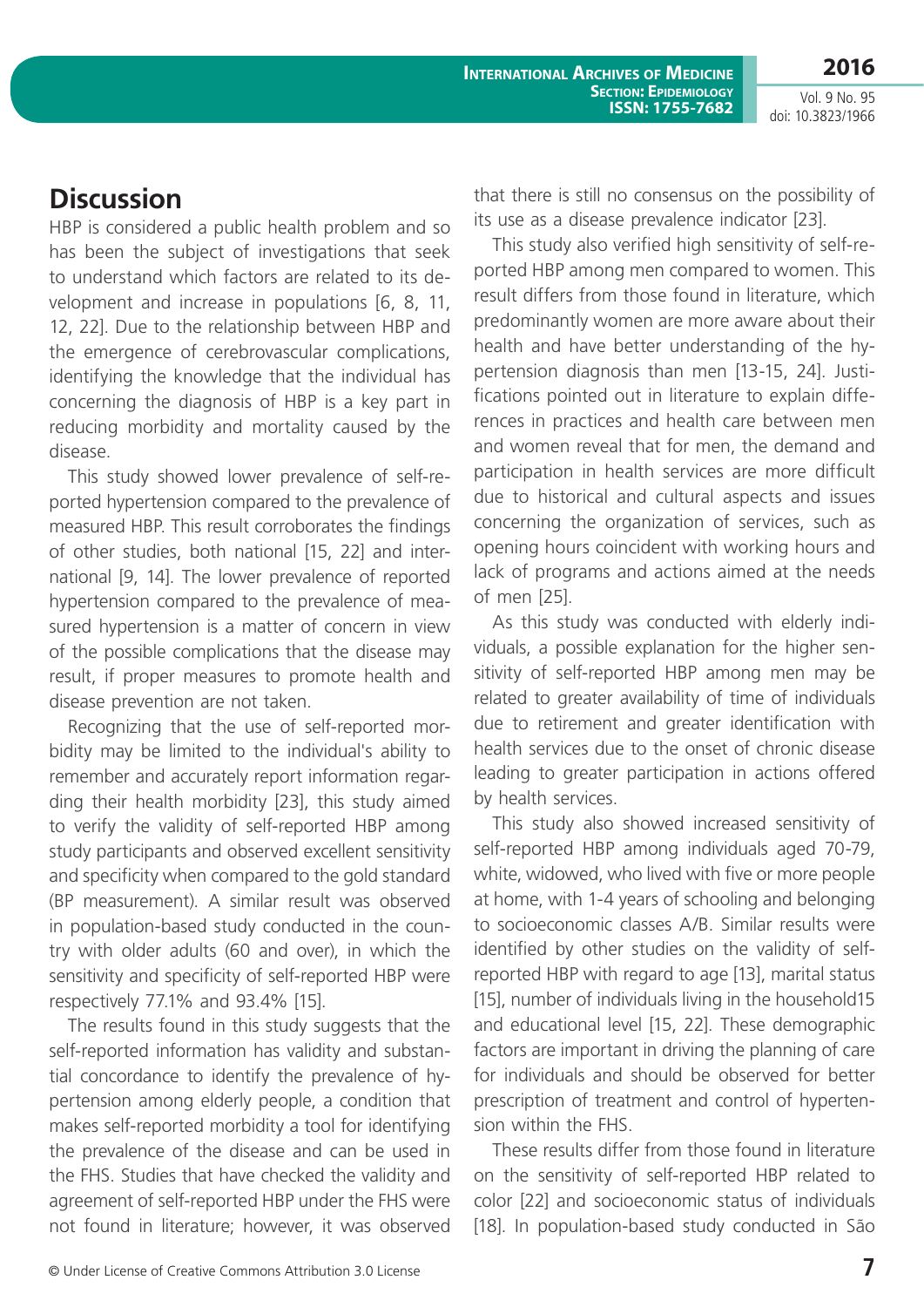**2016**

Vol. 9 No. 95 doi: 10.3823/1966

Paulo [22], sensitivity of 65.6% of self-reported HBP among whites and 78.2% among non-whites was identified. Regarding socioeconomic level, population-based study conducted in the city of Campina Grande [15] found sensitivity of self-reported HBP of 78.5% among individuals belonging to socioeconomic level C and 76.0% among those belonging to level A/B.

There was high sensitivity of self-reported HBP among elderly subjects who had never smoked and among those who performed regular physical activity, results that do not resemble those found in literature [13, 22]. Population study in the city of Pelotas [13] identified increased sensitivity of selfreported HBP among former smokers (88.7%) and among sedentary individuals (87.2%) compared to those who never smoked and those who performed physical activity. The reason for this increased sensitivity reported among individuals with better lifestyle habits regarding smoking and physical activity may be related to a better understanding of risk factors for the development of NCDs.

High sensitivity among individuals who never used alcohol or mentioned to drink occasionally the substance and among those who reported the presence of 4 or more NCDs was also observed in this study. Studies that have checked the validity and agreement of self-reported HBP with these variables were not found in literature. These results may be related to greater knowledge on the part of the present study elderly, about the risks of alcohol consumption and high blood pressure levels, as well as the event of high organic commitment due to the presence of several NCDs.

The sensitivity and specificity values found in this study show differences from those observed in other studies [13-15, 22]. It is noteworthy that the results exceeded values found by population survey also held in the city of Campina Grande-PB [15], in which the sensitivity and specificity of selfreported HBP were 77.1% and 93.4%, respectively. This difference in results may be related to the fact that the individuals of this research are enrolled in the FHS, the government proposal responsible for the reorganization of the healthcare model in Brazil.

Through the FHS, guidelines of the Reorganization Plan to Attention to Hypertension are implemented in order to link patients of this disease to health units, ensuring their systematic monitoring and treatment through health promotion, prevention complications and controlling the disease [26]. This fact may account for the occurrence of high sensitivity and specificity of self-reported HBP among individuals and highlights the importance of health care based on ascription of customers, territorialization, situational diagnosis and planning, which are principles outlined by the FHS.

It was observed in this research that 81.7% of individuals identified as hypertensive through BP measurement also reported the presence of the disease. However, 18.3% of individuals were identified with abnormal blood pressure, but did not report previous diagnosis of hypertension. The fact that patients do not know they have the disease is a concern due to complications if the disease is not treated and controlled. So, investigating what factors that would be involved to the lack of knowledge of the altered pressure levels is fundamental for the health care planning.

One of the results of this study that deserves attention refers to the proportion of true normotensive individuals who declared themselves as normotensive (NPV= 56.0%). This result, considered low, may reflect a false diagnosis of hypertension, error that can occur when they the norms and standards for ensuring the disease diagnosis are disregarded. It is known that the BP measurement, even considered the gold standard for the diagnosis of hypertension, can be influenced by several factors such as those related to changes in equipment, environmental conditions at the time of measurement and individual conditions (bladder distension, white apron hypertension). Therefore, compliance with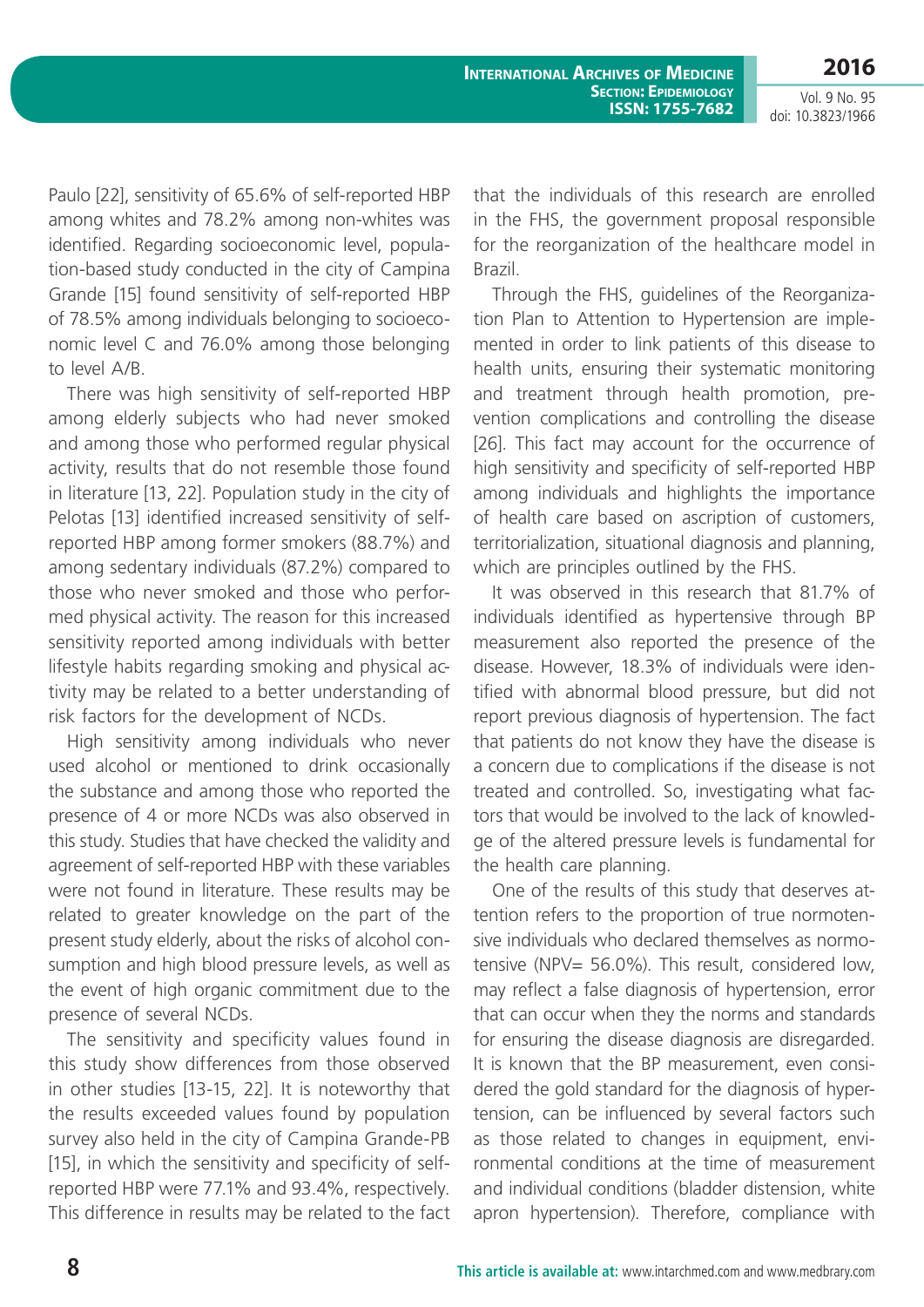**2016**

Vol. 9 No. 95 doi: 10.3823/1966

measurement standards (measurement standardization, standardization at different times, equipment calibration, the correct positioning of the patient and restrictions before measurement) can improve the quality of information and ensure the correct diagnosis of hypertension [5].

Another factor that may have influenced this low prevalence of NPV among older adults may be related to the control of blood pressure levels by pharmacological treatment and control of risk factors, a condition that influence individuals to consider the non-existence of the disease. Therefore, emphasizing the chronic nature of HBP should be a regular part of health care in order to guarantee effective disease control.

Given the above results, there was validity and substantial agreement of self-reported HBP among study subjects. These results suggest that self-reported morbidity can be used as a tool for the identification of hypertension prevalence and help health services in coping with the problem.

Validation of morbidity referred for HBP as prevalence indicator is legitimated because due to ease of obtaining information as a result of BP measurement, although recommended, need the training of evaluators, specialized equipment, appropriate facilities and measurement in more than one time for diagnostic closing, expensive financial and logistical conditions [14].

Another important factor on studies of validity and morbidity concordance is the possibility to identify individuals affected by HBP, but who do not know or recognize their health status, which information is relevant for effective disease control.

## **Author Contributions**

Elaine Cristina Tôrres Oliveira participated in the analysis, interpretation and discussion of the data and the final review of the article.

Tarciana Nobre de Menezes participated in the design, coordination and guidance of the study, analysis, interpretation and discussion of the data and the final review of the article.

### **Conflict of Interest**

The authors declare that there are no conflicts of interest.

### **Financial Support**

This work was afforded by CNPq (Brazilian Research Funding Agency), Universal Edict 15/2007-Process N 479579/2007-5.

## **References**

- **1.** World Health Organization. Global status report on noncommunicable diseases 2010. Geneva: World Health Organization, 2011.
- **2 W**orld Health Organization. Noncommunicable diseases country profiles 2014. Geneva: World Health Organization, 2014.
- **3.** Instituto Brasileiro de Geografia e Estatística. Pesquisa Nacional de Saúde 2013. Percepção do estado de saúde, estilos de vida e doenças crônicas. Rio de Janeiro: IBGE, 2014.
- **4.** Sociedade Brasileira de Cardiologia; Sociedade Brasileira de Hipertensão; Sociedade Brasileira de Nefrologia. VI Diretrizes Brasileiras de Hipertensão. Arq Bras Cardiol. 2010; 95:1-51.
- **5.** National Institutes of Health. The Seventh Report of the Joint National Committee on Prevention, Detection, Evaluation, and Treatment of High Blood Pressure. Bethesda MD: National Institutes of Health, 2004.
- **6.** Picon RV, Fuchs FD, Moreira LB, Riegel G, Fuchs SC. Trends in prevalence of hypertension in Brazil: a systematic review with meta-analysis. PLoS One. 2012; 7(10):1-10.
- **7.** Magalhães MEC, Brandão AA, Pozzan R, Campana EMG, Fonseca FL, Pizzi OL et al. Prevenção da hipertensão arterial: para quem e quando começar? Rev Bras Hipertens. 2010; 17(2):93-7.
- **8.** Brasil. Ministério da Saúde. Secretaria de Vigilância em Saúde. Secretaria de Gestão Estratégica e Participativa. Vigitel Brasil 2010: vigilância de fatores de risco e proteção para doenças crônicas por inquérito telefônico. Brasília: Ministério da Saúde, 2011.
- **9.** Lloyd-Sherlock P, Beard J, Minicuci N, Ebrahim S, Chatterji S. Hypertension among older adults in lowand middle-income countries: prevalence, awareness and control. Int J Epidemiol. 2014; 43:116-28.
- **10.** Mion Júnior D, Pierin AMG, Bensenor IM, Marin JCM, Costa KRA, Henrique LFO et al. Hipertensão Arterial na Cidade de São Paulo: Prevalência Referida por Contato Telefônico. Arq Bras Cardiol. 2010; 95(1):99-106.